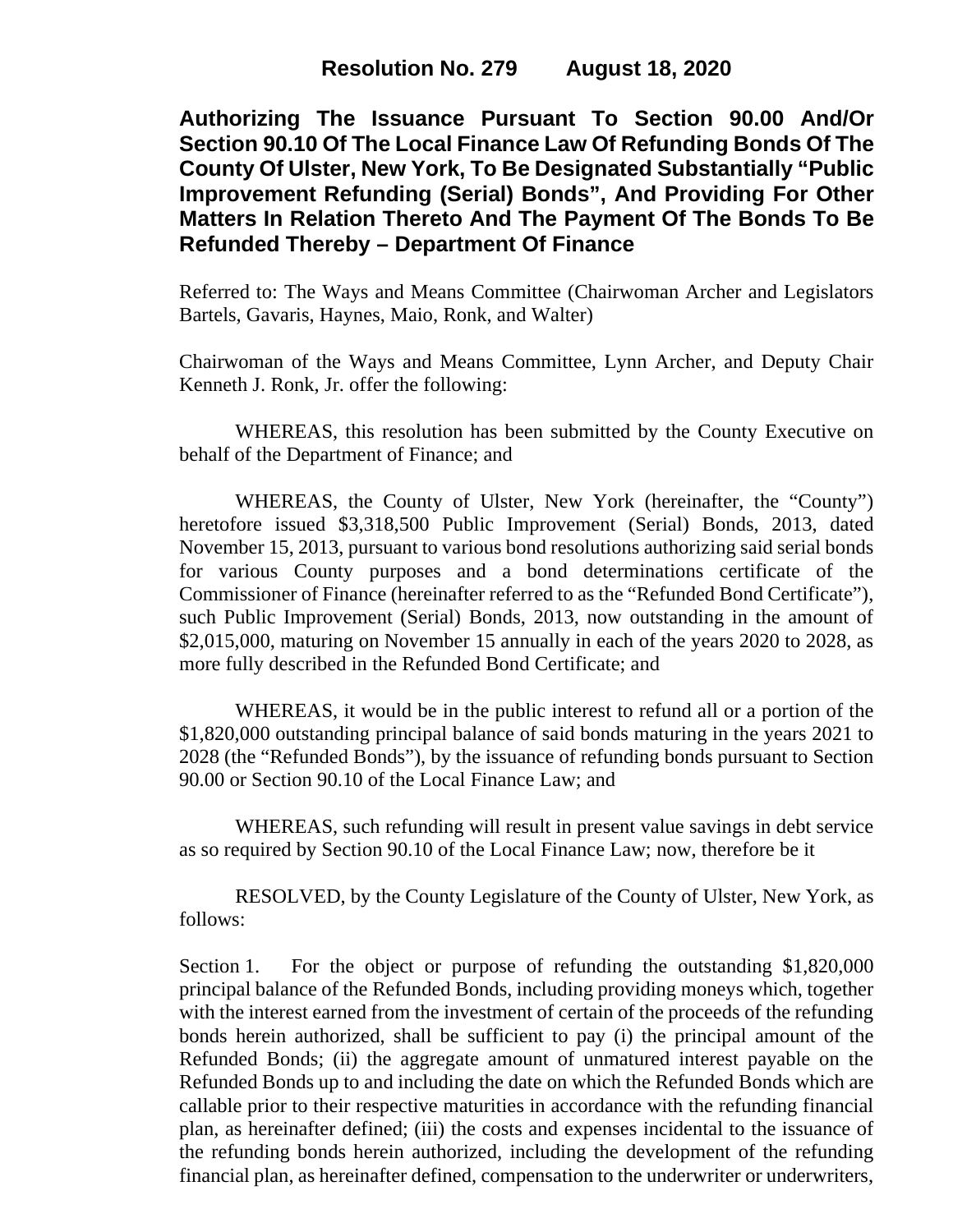### **- Page 2 -**

### **Resolution No. 279 August 18, 2020**

# **Authorizing The Issuance Pursuant To Section 90.00 And/Or Section 90.10 Of The Local Finance Law Of Refunding Bonds Of The County Of Ulster, New York, To Be Designated Substantially "Public Improvement Refunding (Serial) Bonds", And Providing For Other Matters In Relation Thereto And The Payment Of The Bonds To Be Refunded Thereby – Department Of Finance**

as hereinafter defined, costs and expenses of executing and performing the terms and conditions of the escrow contract or contracts, as hereinafter defined, and fees and charges of the escrow holder or holders, as hereinafter mentioned; (iv) the redemption premium payable on the Refunded Bonds; and (v) the premium or premiums for a policy or policies of municipal bond insurance, or cost or costs of other credit enhancement facility or facilities, for the refunding bonds herein authorized, or any portion thereof there are hereby authorized to be issued not exceeding \$1,775,000 refunding serial bonds of the County pursuant to the provisions of Section 90.00 or Section 90.10 of the Local Finance Law (the "County Refunding Bonds" or the "Refunding Bonds"), it being anticipated that the amount of Refunding Bonds actually to be issued will be approximately \$1,610,000, as provided in Section 4 hereof. The County Refunding Bonds shall each be designated substantially "PUBLIC IMPROVEMENT REFUNDING (SERIAL) BOND" together with such series designation and year as is appropriate on the date of sale thereof, shall be of the denomination of \$5,000 or any integral multiple thereof (except for any odd denominations, if necessary) not exceeding the principal amount of each respective maturity, shall be numbered with the prefix R-20 (or R with the last two digits of the year in which the Refunding Bonds are issued as appropriate) followed by a dash and then from 1 upward, shall be dated on such dates, and shall mature annually on such dates in such years, bearing interest semi annually on such dates, at the rate or rates of interest per annum, as may be necessary to sell the same, all as shall be determined by the Commissioner of Finance pursuant to Section 4 hereof. It is hereby further determined that (a) such Refunding Bonds may be issued in series, (b) such Refunding Bonds may be sold at a discount in the manner authorized by paragraph e of Section 57.00 of the Local Finance Law and pursuant to subdivision 2 of paragraph f of Section 90.10 of the Local Finance Law, and (c) such Refunding Bonds may be issued as a single consolidated issue. It is hereby further determined that such Refunding Bonds may be issued to refund all, or any portion of, the Refunded Bonds, subject to the limitation hereinafter described in Section 10 hereof relating to approval by the State Comptroller.

Section 2. The Refunding Bonds may be subject to redemption prior to maturity upon such terms as the Commissioner of Finance shall prescribe, which terms shall be in compliance with the requirements of Section 53.00 (b) of the Local Finance Law. If less than all of the Refunding Bonds of any maturity are to be redeemed, the particular refunding bonds of such maturity to be redeemed shall be selected by the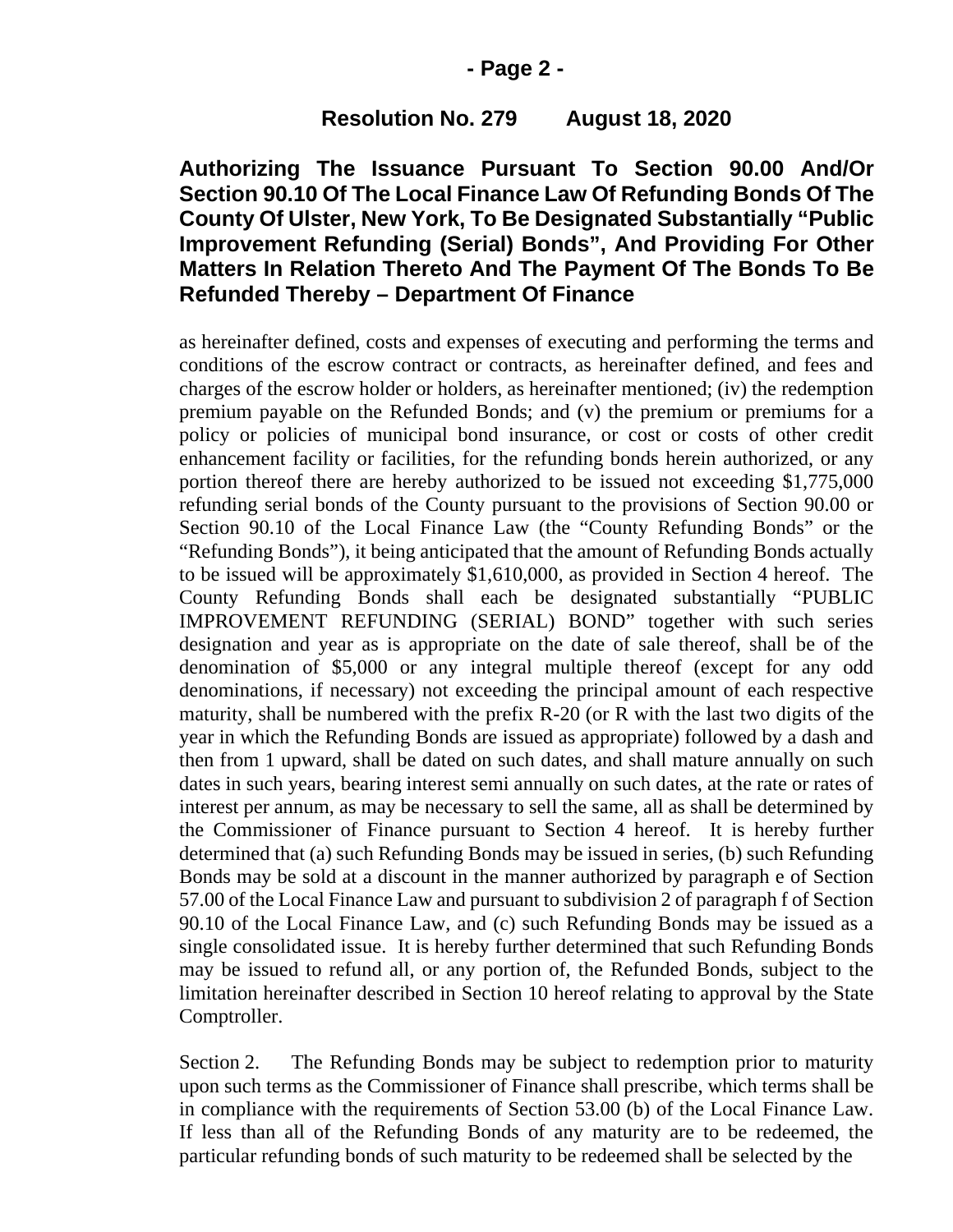### **- Page 3 -**

### **Resolution No. 279 August 18, 2020**

**Authorizing The Issuance Pursuant To Section 90.00 And/Or Section 90.10 Of The Local Finance Law Of Refunding Bonds Of The County Of Ulster, New York, To Be Designated Substantially "Public Improvement Refunding (Serial) Bonds", And Providing For Other Matters In Relation Thereto And The Payment Of The Bonds To Be Refunded Thereby – Department Of Finance**

County by lot in any customary manner of selection as determined by the Commissioner of Finance.

The Refunding Bonds shall be issued in registered form and shall not be registrable to bearer or convertible into bearer coupon form. In the event said Refunding Bonds are issued in non certificated form, such bonds, when issued, shall be initially issued in registered form in denominations such that one bond shall be issued for each maturity of bonds and shall be registered in the name of Cede & Co., as nominee of The Depository Trust Company, New York, New York ("DTC"), which will act as securities depository for the bonds in accordance with the Book Entry Only system of DTC. In the event that either DTC shall discontinue the Book Entry Only system or the County shall terminate its participation in such Book Entry Only system, such bonds shall thereafter be issued in certificated form of the denomination of \$5,000 each or any integral multiple thereof (except for any odd denominations, if necessary) not exceeding the principal amount of each respective maturity. In the case of non certificated Refunding Bonds, principal of and interest on the bonds shall be payable by check or draft mailed by the Fiscal Agent (as hereinafter defined) to The Depository Trust Company, New York, New York, or to its nominee, Cede & Co., while the bonds are registered in the name of Cede & Co. in accordance with such Book Entry Only System. Principal shall only be payable upon surrender of the bonds at the principal corporate trust office of such Fiscal Agent (or at the office of the Commissioner of Finance as Fiscal Agent as hereinafter provided).

In the event said Refunding Bonds are issued in certificated form, principal of and interest on the Refunding Bonds shall be payable by check or draft mailed by the Fiscal Agent (as hereinafter defined) to the registered owners of the Refunding Bonds as shown on the registration books of the County maintained by the Fiscal Agent (as hereinafter defined), as of the close of business on the fifteenth day of the calendar month or last business day of the calendar month preceding each interest payment date as appropriate and as provided in a certificate of the Commissioner of Finance providing for the details of the Refunding Bonds. Principal shall only be payable upon surrender of bonds at the principal corporate trust office of a bank or trust company or banks or trust companies located or authorized to do business in the State of New York, as shall hereafter be designated by the Commissioner of Finance as fiscal agent of the County for the Refunding Bonds (collectively the "Fiscal Agent").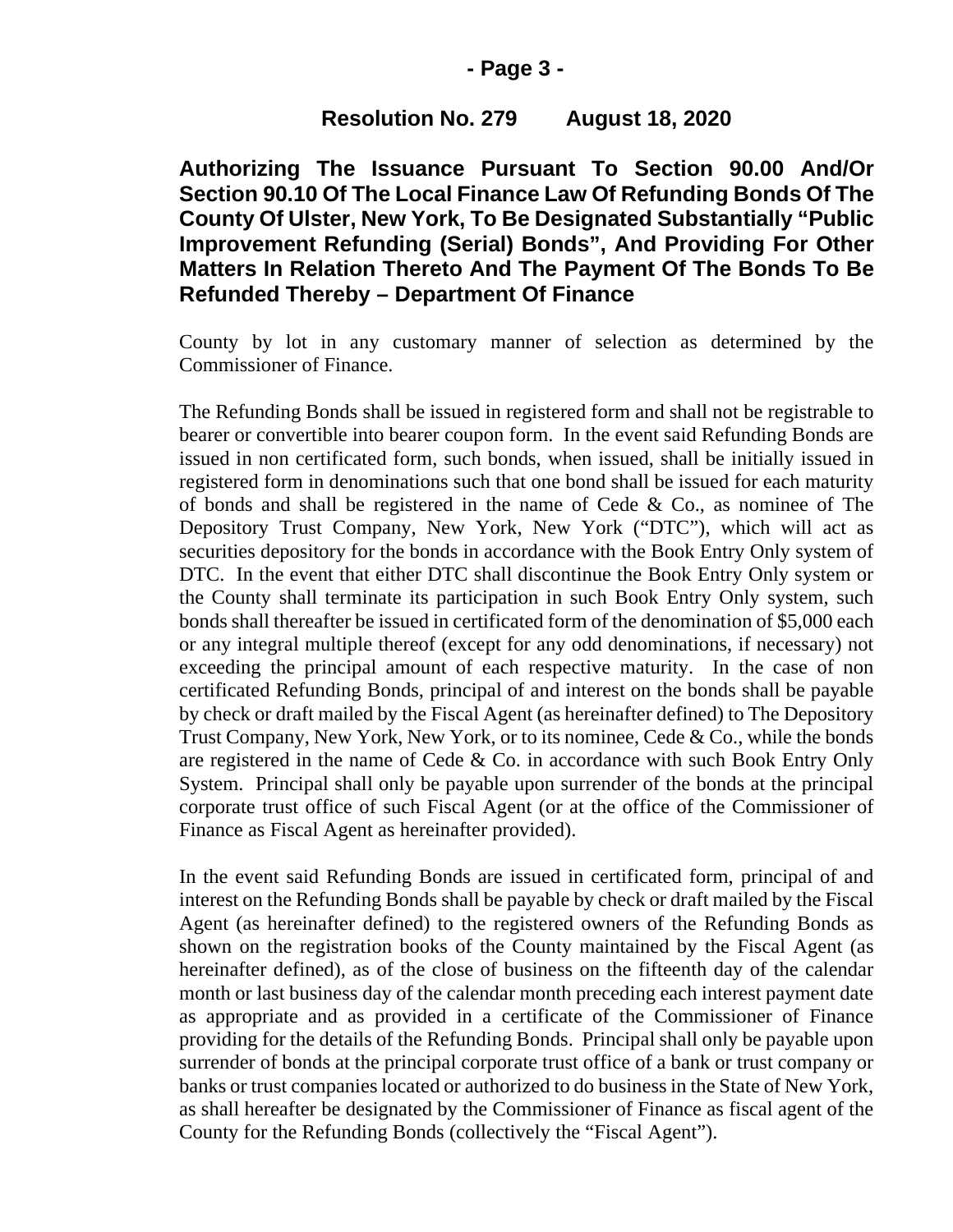## **- Page 4 -**

# **Resolution No. 279 August 18, 2020**

**Authorizing The Issuance Pursuant To Section 90.00 And/Or Section 90.10 Of The Local Finance Law Of Refunding Bonds Of The County Of Ulster, New York, To Be Designated Substantially "Public Improvement Refunding (Serial) Bonds", And Providing For Other Matters In Relation Thereto And The Payment Of The Bonds To Be Refunded Thereby – Department Of Finance**

Refunding Bonds in certificated form may be transferred or exchanged at any time prior to maturity at the principal corporate trust office of the Fiscal Agent for bonds of the same maturity of any authorized denomination or denominations in the same aggregate principal amount.

Principal and interest on the Refunding Bonds will be payable in lawful money of the United States of America.

The Commissioner of Finance, as chief fiscal officer of the County, is hereby authorized and directed to enter into an agreement or agreements containing such terms and conditions as he or she shall deem proper with the Fiscal Agent, for the purpose of having such bank or trust company or banks or trust companies act, in connection with the Refunding Bonds, as the Fiscal Agent for said County, to perform the services described in Section 70.00 of the Local Finance Law, and to execute such agreement or agreements on behalf of the County, regardless of whether the Refunding Bonds are initially issued in certificated or non certificated form; provided, however, that the Commissioner of Finance is also hereby authorized to name the County Clerk as the Fiscal Agent in connection with the Refunding Bonds if said Refunding Bonds are issue in non-certificated form.

The Commissioner of Finance is hereby further delegated all powers of this County Legislature with respect to agreements for credit enhancement, derived from and pursuant to Section 168.00 of the Local Finance Law, for said Refunding Bonds, including, but not limited to the determination of the provider of such credit enhancement facility or facilities and the terms and contents of any agreement or agreements related thereto.

The Refunding Bonds shall be executed in the name of the County by the manual or facsimile signature of the Commissioner of Finance, and a facsimile of its corporate seal shall be imprinted thereon. In the event of facsimile signature, the Refunding Bonds shall be authenticated by the manual signature of an authorized officer or employee of the Fiscal Agent. The Refunding Bonds shall contain the recital required by subdivision 4 of paragraph g of Section 90.00 of the Local Finance Law or subdivision 4 of paragraph j of Section 90.10 of the Local Finance Law, as applicable, and the recital of validity clause provided for in Section 52.00 of the Local Finance Law and shall otherwise be in such form and contain such recitals, in addition to those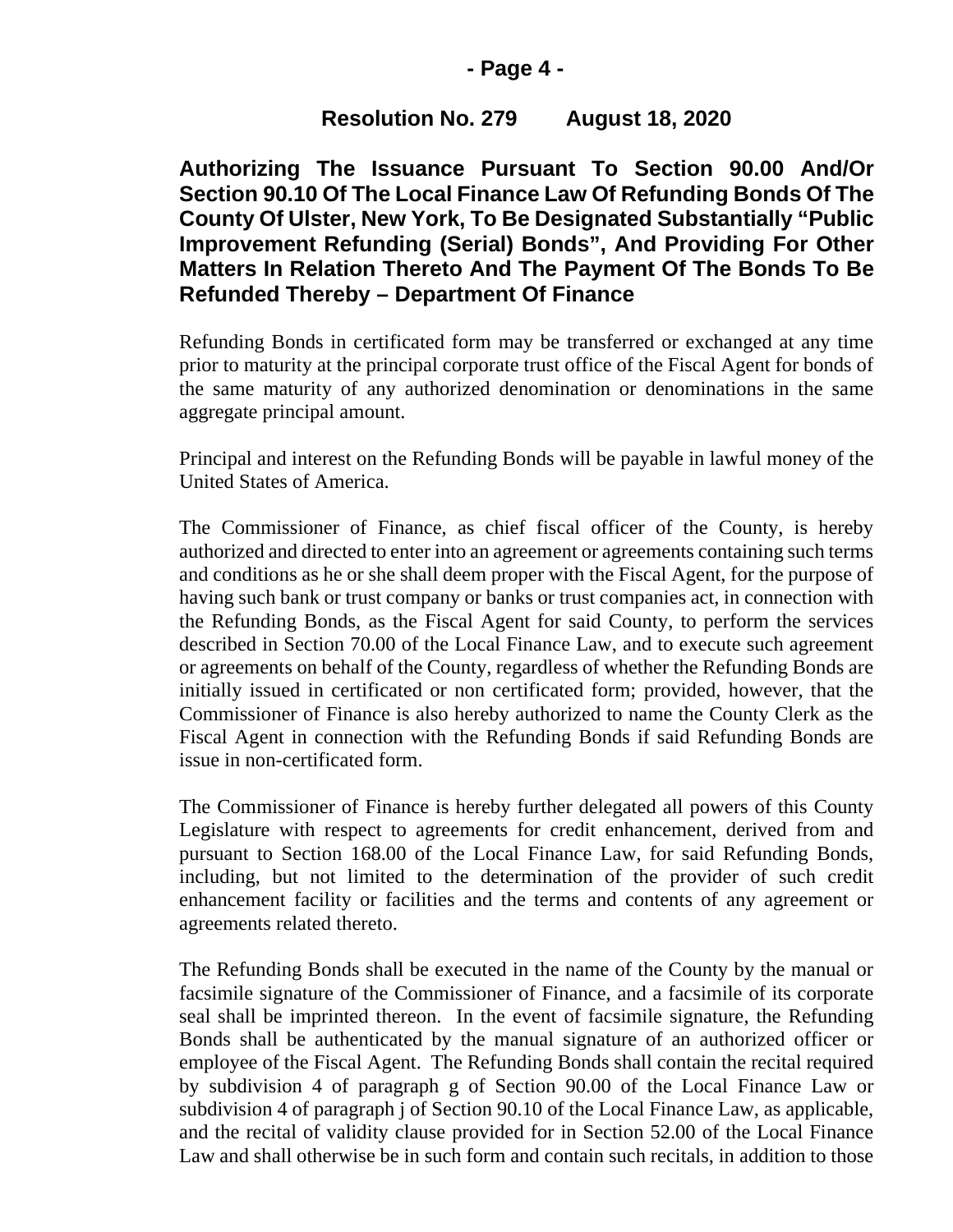## **- Page 5 -**

## **Resolution No. 279 August 18, 2020**

**Authorizing The Issuance Pursuant To Section 90.00 And/Or Section 90.10 Of The Local Finance Law Of Refunding Bonds Of The County Of Ulster, New York, To Be Designated Substantially "Public Improvement Refunding (Serial) Bonds", And Providing For Other Matters In Relation Thereto And The Payment Of The Bonds To Be Refunded Thereby – Department Of Finance**

required by Section 51.00 of the Local Finance Law, as the Commissioner of Finance shall determine. It is hereby determined that it is to the financial advantage of the County not to impose and collect from registered owners of the Refunding Bonds any charges for mailing, shipping and insuring bonds transferred or exchanged by the Fiscal Agent, and, accordingly, pursuant to paragraph c of Section 70.00 of the Local Finance Law, no such charges shall be so collected by the Fiscal Agent.

Section 3. It is hereby determined that:

(a) the maximum amount of the Refunding Bonds authorized to be issued pursuant to this resolution does not exceed the limitation imposed by subdivision 1 of paragraph b of Section 90.10 of the Local Finance Law;

(b) the maximum period of probable usefulness permitted by law at the time of the issuance of the Refunded Bonds, for the objects or purposes financed by the Refunded Bonds, pursuant to paragraph a of Section 11.00 of the Local Finance Law, is as described in Exhibit A attached hereto and hereby made a part hereof;

(c) the last installment of the Refunding Bonds will mature not later than the expiration of the period of probable usefulness of the objects or purposes for which said Refunded Bonds were issued in accordance with the provisions of subdivision 1 of paragraph a of Section 90.00 of the Local Finance Law subdivision 1 of paragraph c of Section 90.10 of the Local Finance Law, as applicable;

(d) the estimated present value of the total debt service savings anticipated as a result of the issuance of the Refunding Bonds, if any, computed in accordance with the provisions of subdivision 2 of paragraph b of Section 90.10 of the Local Finance Law, is as shown in the Refunding Financial Plan described in Section 4 hereof.

Section 4. The financial plan for the aggregate of the refundings authorized by this resolution (collectively, the "Refunding Financial Plan"), showing the sources and amounts of all moneys required to accomplish such refundings, the estimated present value of the total debt service savings and the basis for the computation of the aforesaid estimated present value of total debt service savings, are set forth in Exhibit B attached hereto and hereby made a part hereof. The Refunding Financial Plan has been prepared based upon the assumption that the Refunding Bonds will be issued in one series to refund all of the Refunded Bonds in the principal amount of \$1,610,000, and that the Refunding Bonds will mature, be of such terms, and bear interest as set forth in said Exhibit B. This County Legislature recognizes that the Refunding Bonds may be issued in one or more series, and for all of the Refunded Bonds, or portions thereof,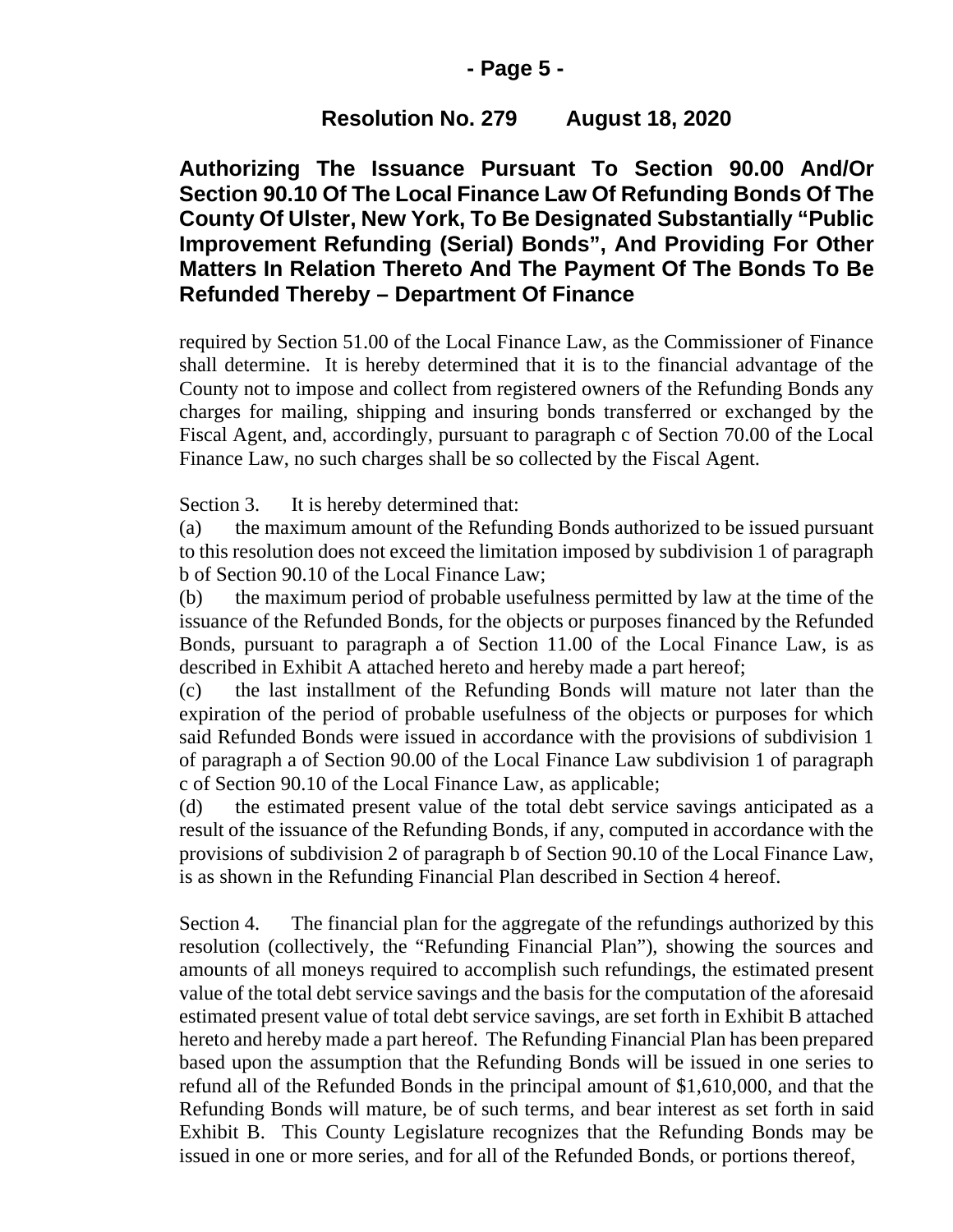### **- Page 6 -**

## **Resolution No. 279 August 18, 2020**

# **Authorizing The Issuance Pursuant To Section 90.00 And/Or Section 90.10 Of The Local Finance Law Of Refunding Bonds Of The County Of Ulster, New York, To Be Designated Substantially "Public Improvement Refunding (Serial) Bonds", And Providing For Other Matters In Relation Thereto And The Payment Of The Bonds To Be Refunded Thereby – Department Of Finance**

that the amount of the Refunding Bonds, maturities, terms, and interest rate or rates borne by the Refunding Bonds to be issued by the County will most probably be different from such assumptions and that the Refunding Financial Plan will also most probably be different from that attached hereto as Exhibit B. The Commissioner of Finance is hereby authorized and directed to determine which of the Refunded Bonds will be refunded and at what time, the amount of the Refunding Bonds to be issued, the date or dates of such bonds and the date or dates of issue, maturities and terms thereof, the provisions relating to the redemption of Refunding Bonds prior to maturity, whether the Refunding Bonds will be insured by a policy or policies of municipal bond insurance or otherwise enhanced by a credit enhancement facility or facilities, whether the Refunding Bonds shall be sold at a discount in the manner authorized by paragraph e of Section 57.00 of the Local Finance Law, and the rate or rates of interest to be borne thereby, whether the Refunding Bonds shall be issued having substantially level or declining annual debt service and all matters related thereto, and to prepare, or cause to be provided, a final Refunding Financial Plan for the Refunding Bonds and all powers in connection therewith are hereby delegated to the Commissioner of Finance; provided, that the terms of the Refunding Bonds to be issued, including the rate or rates of interest borne thereby, shall comply with the requirements of Section 90.00 or Section 90.10 of the Local Finance Law as applicable. The Commissioner of Finance shall file a copy of his certificate determining the details of the Refunding Bonds and the final Refunding Financial Plan with the Clerk of the County Legislature not later than ten (10) days after the delivery of the Refunding Bonds, as herein provided.

Section 5. The Commissioner of Finance is hereby authorized and directed to enter into an escrow contract or contracts (collectively the "Escrow Contract") with a bank or trust company, or with banks or trust companies, located and authorized to do business in this State as said Commissioner of Finance shall designate (collectively the "Escrow Holder") for the purpose of having the Escrow Holder act, in connection with the Refunding Bonds, as the escrow holder to perform the services described in Section 90.10 of the Local Finance Law.

Section 6. The faith and credit of said County of Ulster, New York, are hereby irrevocably pledged to the payment of the principal of and interest on the Refunding Bonds as the same respectively become due and payable. An annual appropriation shall be made in each year sufficient to pay the principal of and interest on such bonds becoming due and payable in such year. To the extent not paid from other sources,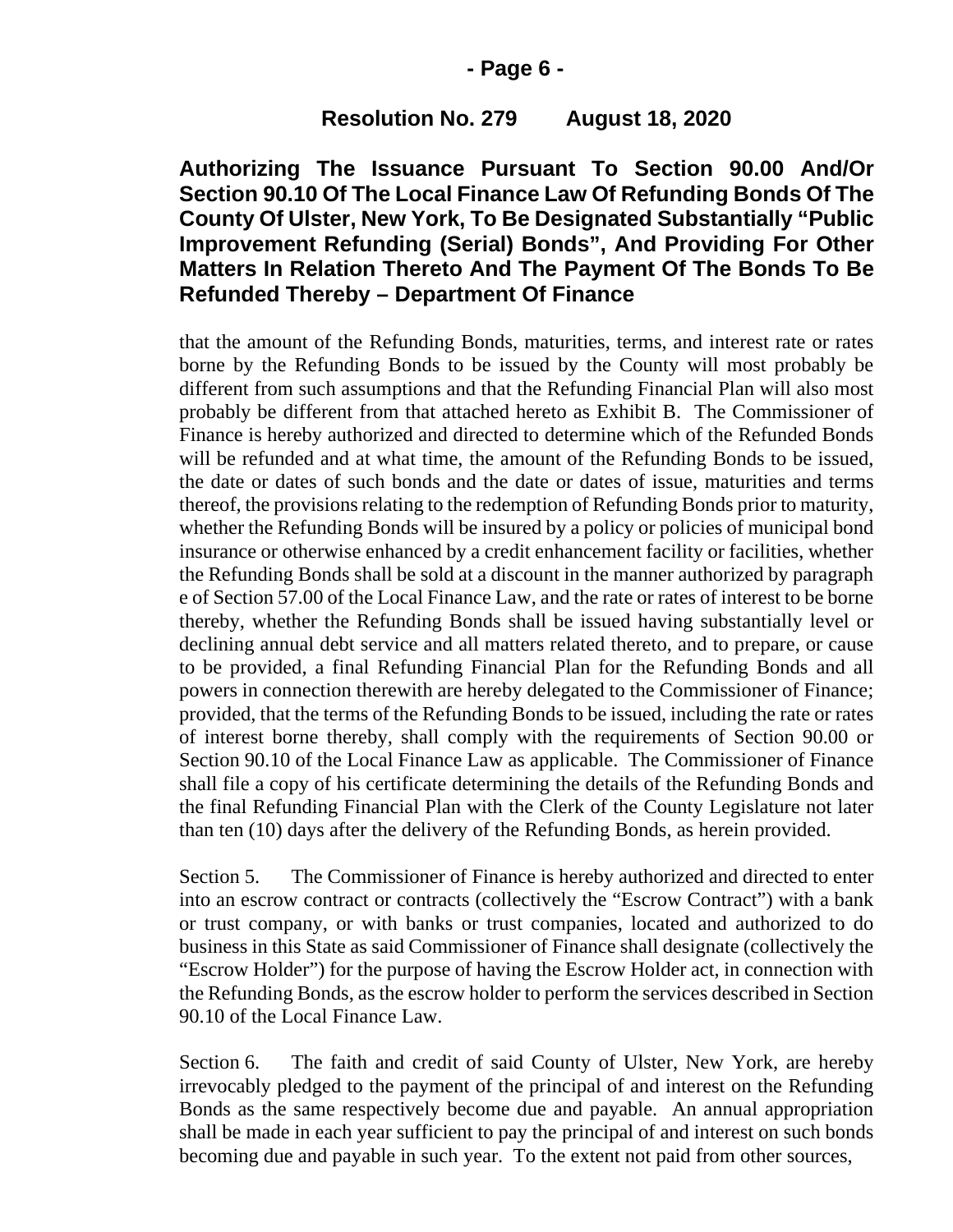## **- Page 7 -**

# **Resolution No. 279 August 18, 2020**

**Authorizing The Issuance Pursuant To Section 90.00 And/Or Section 90.10 Of The Local Finance Law Of Refunding Bonds Of The County Of Ulster, New York, To Be Designated Substantially "Public Improvement Refunding (Serial) Bonds", And Providing For Other Matters In Relation Thereto And The Payment Of The Bonds To Be Refunded Thereby – Department Of Finance**

there shall be annually levied on all the taxable real property in said County a tax sufficient to pay the principal of and interest on such Refunding Bonds as the same become due and payable.

Section 7. All of the proceeds from the sale of the Refunding Bonds, including the premium, if any, but excluding accrued interest thereon, shall immediately upon receipt thereof be placed in escrow with the Escrow Holder for the Refunded Bonds. Accrued interest on the Refunding Bonds shall be paid to the County to be expended to pay interest on the Refunding Bonds. Such proceeds as are deposited in the escrow deposit fund to be created and established pursuant to the Escrow Contract, whether in the form of cash or investments, or both, inclusive of any interest earned from the investment thereof, shall be irrevocably committed and pledged to the payment of the principal of and interest on the Refunded Bonds in accordance with Section 90.10 of the Local Finance Law, and the holders, from time to time, of the Refunded Bonds shall have a lien upon such moneys held by the Escrow Holder. Such pledge and lien shall become valid and binding upon the issuance of the Refunding Bonds and the moneys and investments held by the Escrow Holder for the Refunded Bonds in the escrow deposit fund shall immediately be subject thereto without any further act. Such pledge and lien shall be valid and binding as against all parties having claims of any kind in tort, contract or otherwise against the County irrespective of whether such parties have notice thereof.

Section 8. Notwithstanding any other provision of this resolution, so long as any of the Refunding Bonds shall be outstanding, the County shall not use, or permit the use of, any proceeds from the sale of the Refunding Bonds in any manner which would cause the Refunding Bonds to be an "arbitrage bond" as defined in Section 148 of the Internal Revenue Code of 1986, as amended, and, to the extent applicable, the Regulations promulgated by the United States Treasury Department thereunder.

Section 9. In accordance with the provisions of Section 53.00 and of paragraph h of Section 90.10 of the Local Finance Law, in the event such bonds are refunded, the County hereby elects to call in and redeem each of the Refunded Bonds which the Commissioner of Finance shall determine to be refunded in accordance with the provisions of Section 4 hereof and with regard to which the right of early redemption exists. The sum to be paid therefor on such redemption date shall be the par value thereof, and the accrued interest to such redemption date. The Escrow Agent for the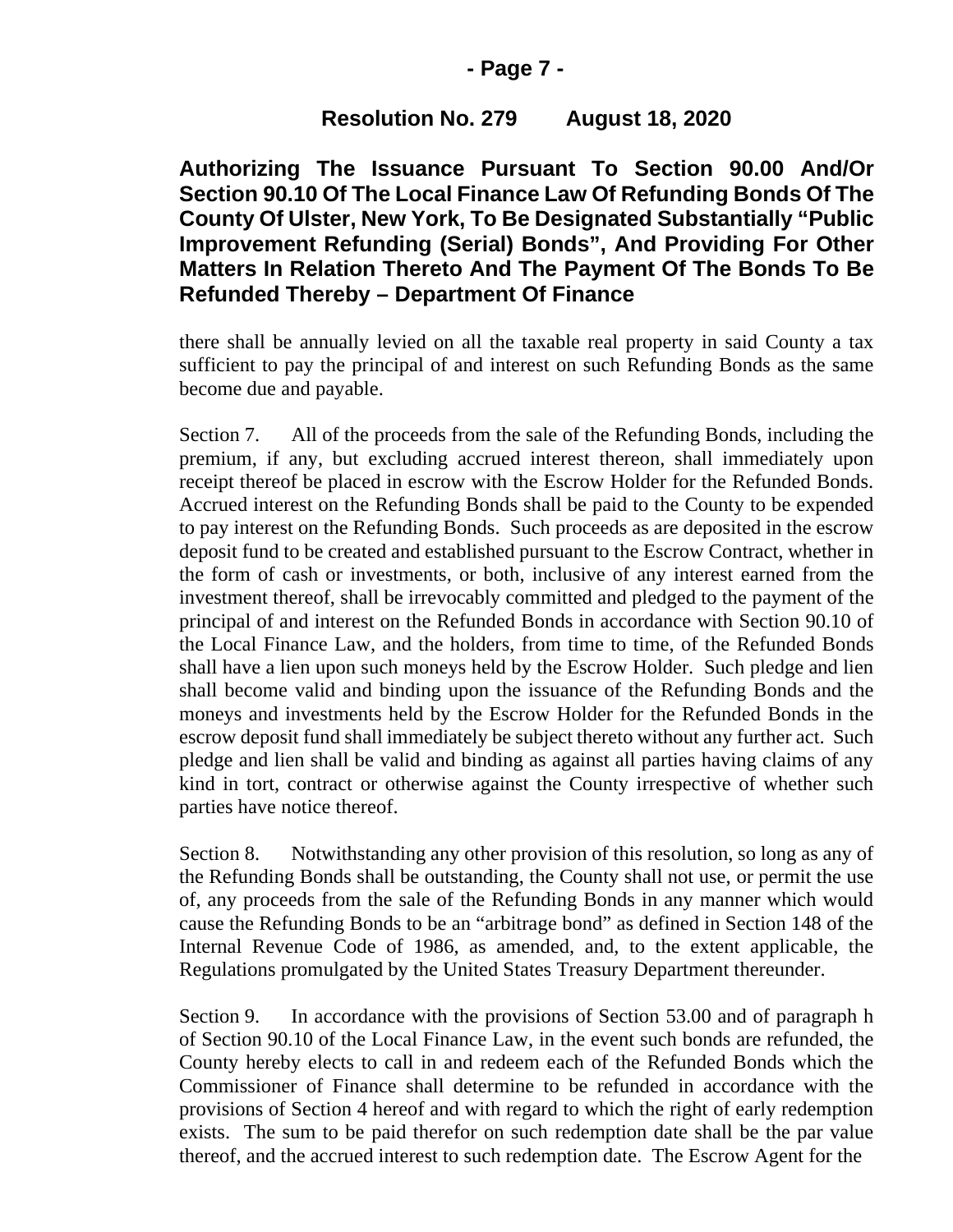## **- Page 8 -**

# **Resolution No. 279 August 18, 2020**

**Authorizing The Issuance Pursuant To Section 90.00 And/Or Section 90.10 Of The Local Finance Law Of Refunding Bonds Of The County Of Ulster, New York, To Be Designated Substantially "Public Improvement Refunding (Serial) Bonds", And Providing For Other Matters In Relation Thereto And The Payment Of The Bonds To Be Refunded Thereby – Department Of Finance**

Refunding Bonds is hereby authorized and directed to cause notice of such call for redemption to be given in the name of the County in the manner and within the times provided in the Refunded Bond Certificate. Such notice of redemption shall be in substantially the form attached to the Escrow Contract. Upon the issuance of the Refunding Bonds, the election to call in and redeem the callable Refunded Bonds and the direction to the Escrow Agent to cause notice thereof to be given as provided in this paragraph shall become irrevocable, provided that this paragraph may be amended from time to time as may be necessary in order to comply with the publication requirements of paragraph a of Section 53.00 of the Local Finance Law, or any successor law thereto.

Section 10. The Refunding Bonds shall be sold at public competitive sale or at private sale to Roosevelt & Cross Incorporated (the "Underwriter") for purchase prices to be determined by the Commissioner of Finance, plus accrued interest from the date or dates of the Refunding Bonds to the date or dates of the delivery of and payment for the Refunding Bonds. Subject to the approval of the terms and conditions of such private sale by the State Comptroller as may be required by subdivision 2 of paragraph f of Section 90.10 of the Local Finance Law, the Commissioner of Finance is hereby authorized to execute and deliver a purchase contract for the Refunding Bonds in the name and on behalf of the County providing the terms and conditions for the sale and delivery of the Refunding Bonds to the Underwriter if sold at private sale. After the Refunding Bonds have been duly executed, they shall be delivered by the Commissioner of Finance to the purchaser or to the underwriter in accordance with said purchase contract upon the receipt by the County of said the purchase price, including accrued interest.

Section 11. The Commissioner of Finance and all other officers, employees and agents of the County are hereby authorized and directed for and on behalf of the County to execute and deliver all certificates and other documents, perform all acts and do all things required or contemplated to be executed, performed or done by this resolution or any document or agreement approved hereby.

Section 12. All other matters pertaining to the terms and issuance of the Refunding Bonds shall be determined by the Commissioner of Finance and all powers in connection thereof are hereby delegated to the Commissioner of Finance. The Commissioner of Finance shall be further authorized to issue said Refunding Bonds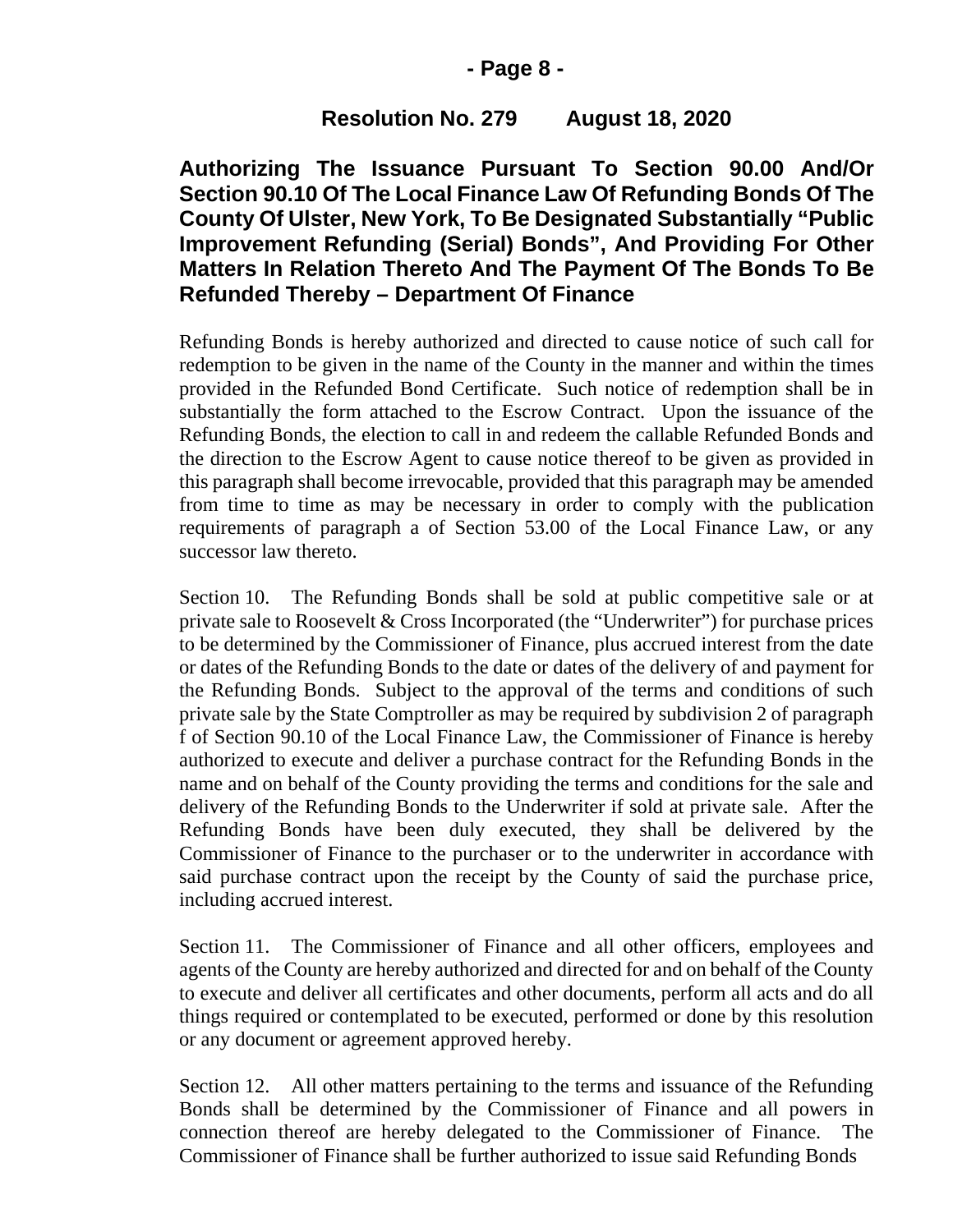## **- Page 9 -**

# **Resolution No. 279 August 18, 2020**

**Authorizing The Issuance Pursuant To Section 90.00 And/Or Section 90.10 Of The Local Finance Law Of Refunding Bonds Of The County Of Ulster, New York, To Be Designated Substantially "Public Improvement Refunding (Serial) Bonds", And Providing For Other Matters In Relation Thereto And The Payment Of The Bonds To Be Refunded Thereby – Department Of Finance**

pursuant to Section 90.00 or Section 90.10 of the Local Finance Law as said officer shall determine necessary.

Section 13. The validity of the Refunding Bonds may be contested only if:

1. Such obligations are authorized for an object or purpose for which said County is not authorized to expend money, or

2. The provisions of law which should be complied with at the date of publication of this resolution are not substantially complied with, and an action, suit or proceeding contesting such validity is commenced within twenty days after the date of such publication, or

3. Such obligations are authorized in violation of the provisions of the Constitution.

Section 14. A summary of this resolution, which takes effect immediately, shall be published in the official newspapers of said County, together with a notice of the Clerk of the County Legislature in substantially the form provided in Section 81.00 of the Local Finance Law,

and move its adoption.

# ADOPTED BY THE FOLLOWING VOTE:

AYES: 23 NOES: 0

Passed Committee: Ways and Means on August 11, 2020

FINANCIAL IMPACT: \$133,869.00 – SAVINGS IN BOND COSTS – YEARS 2020-2028